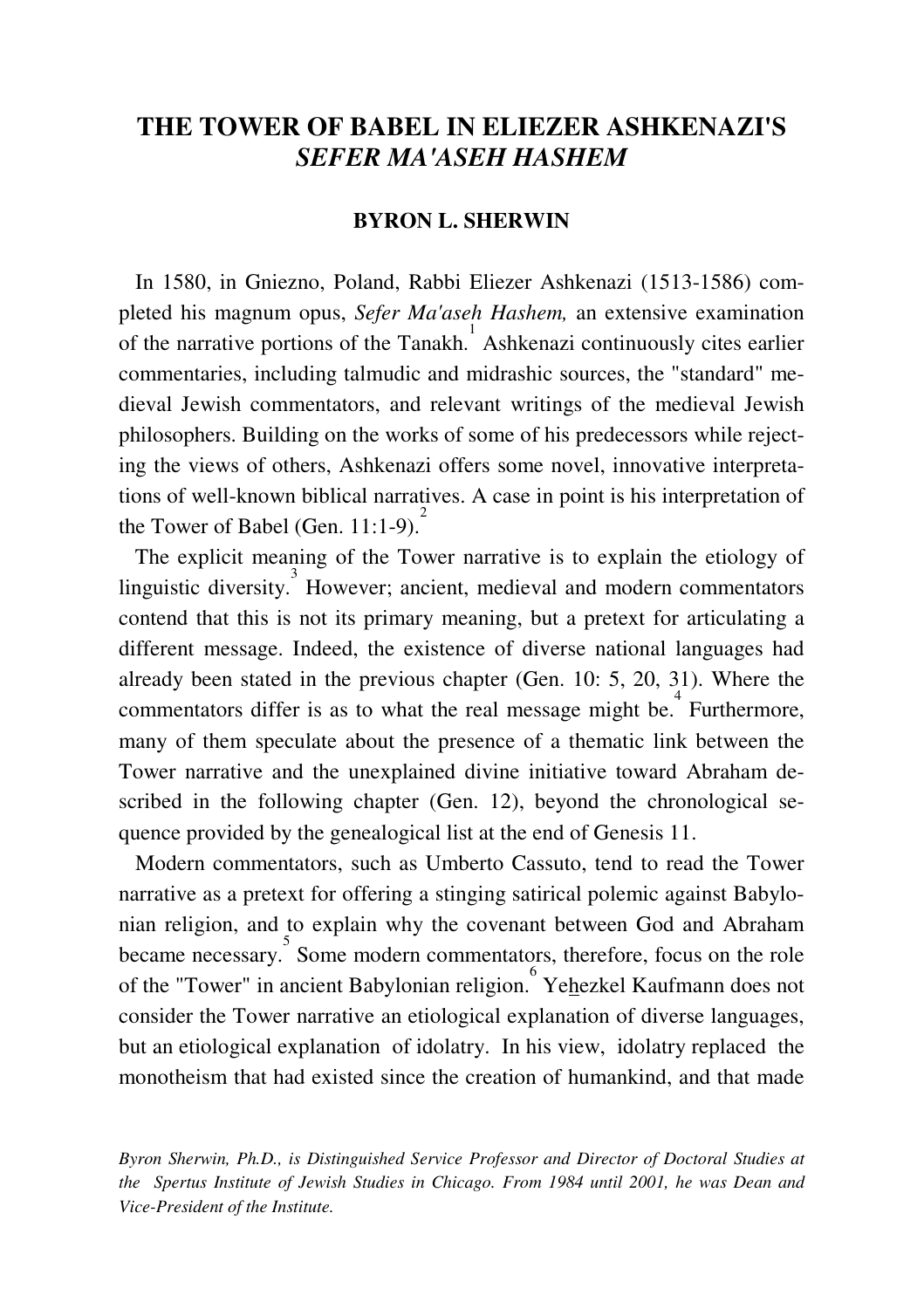the restoration of monotheism through Abraham both desirable and neces- $\frac{7}{7}$ sary.

 Rather than focusing on the role of the Tower, most classical Jewish commentators point to the alleged sins of the Tower generation and the relationship of those sins to the divine retribution visited upon the Tower generation. A wide variety of views are suggested regarding the possible identity of such offenses. The standard designation of this episode in Hebrew as the story of *dor ha-haflagah* (the generation of the dispersion), rather than as "the Tower story," articulates this preoccupation with sin and punishment. For some, the punishment fits the crime, "measure for measure."<sup>8</sup> For example, the Tower people, who did not obey God's command to disperse after the Flood, were punished with forced dispersion. For other commentators, the sins of the Tower generation – unlike those of the Flood generation – were implicit rather than explicit. This view led commentators to speculate as to what those sins might have been. According to some, they may have been overt rebellion against God, human hubris, moral corruption and the dehumanization resulting from urbanization and technological advance, or other sins.<sup>10</sup> Other commentators juxtapose the corruption of the Tower builders and Abraham's virtue and piety, describing a clash between Abraham and the leader of the Tower generation, i.e., Nimrod.<sup>11</sup>

 Eliezer Ashkenazi offers a different portrait of the Tower generation. He builds on Abraham Ibn Ezra's opinion that the single language spoken by the Tower people did not constitute a national language, but a religious discourse. <sup>12</sup> In other words, the people all had one religion, a single belief system. On the basis of midrashic sources, Ashkenazi describes how they consciously produced a moral society, with uniform moral norms, where people "loved one another," as part of a strategy to avoid the moral corruption of the Flood generation and to avoid repeating the subsequent horrific punishment of the Flood. 13 Ashkenazi further claims that the moral code of the Tower generation was rooted in their belief in the existence of God and in their awe of Him. Their moral and religious consensus produced a society characterized by social and political cohesion. Although their faith upheld certain questionable theological ideas, such as the eternalness of the world and its creation from preexistent eternal matter, the Tower people nonetheless lived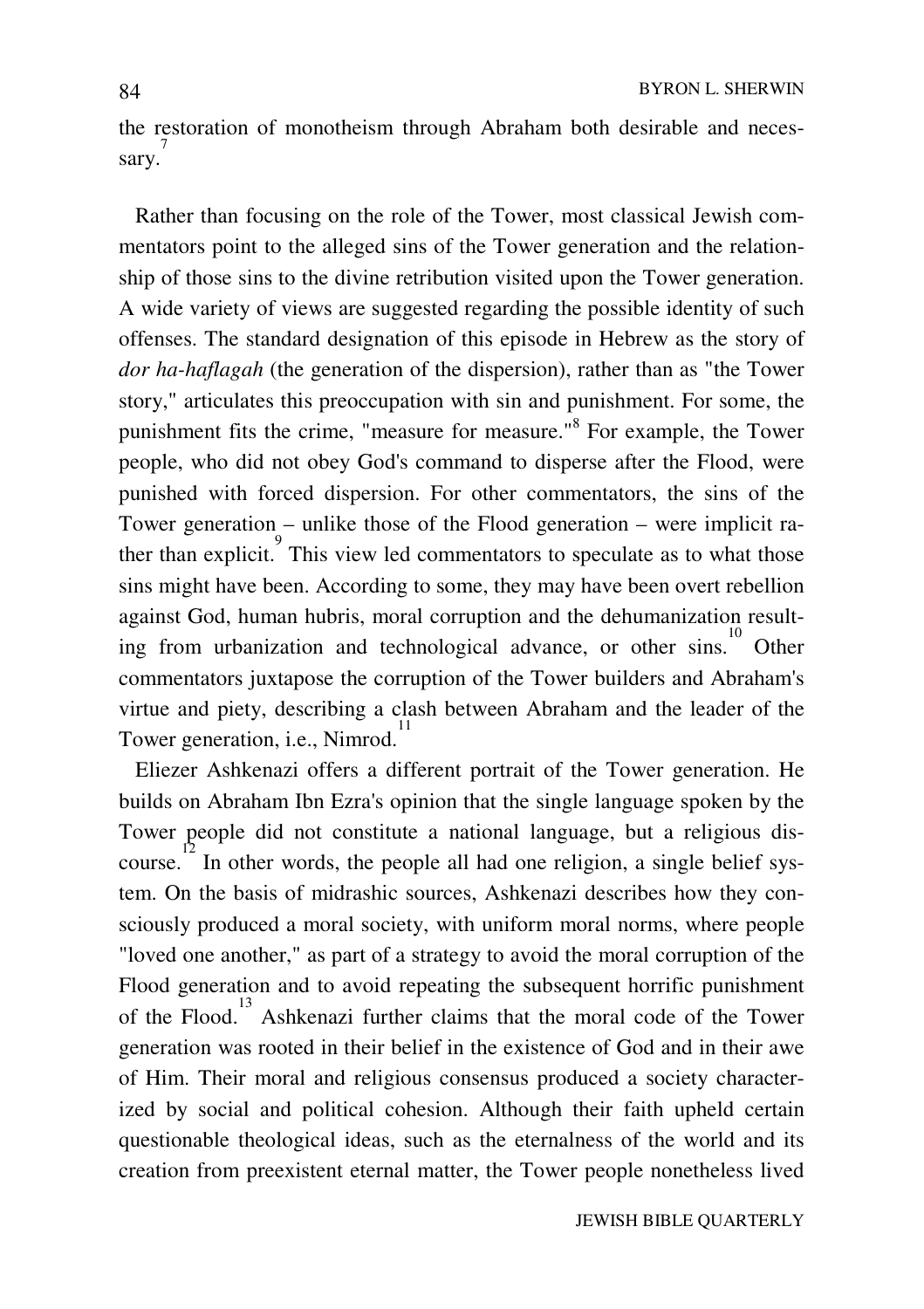in peace and harmony. Why, then, queries Ashkenazi, did God intervene to disrupt such an enviable, well-functioning, moral, and unified religious community?

 For Ashkenazi, truth – especially religious truth – can only be accessed when free, independent intellectual inquiry is available and employed. This includes the opportunity for critical assessment of the convictions held by others, especially those affirmed by social and religious consensus. It is only by a critical intellectual analysis of existing philosophical, scientific and theological claims that truth can be discovered, revealed, and acknowledged. <sup>14</sup> For Ashkenazi, a society like that of the Tower generation, grounded in dogmatic social and intellectual unanimity, is incapable of accommodating free intellectual inquiry. In his view, therefore, God – who desires humankind, especially its intellectual elite, to arrive at truth through free intellectual inquiry – disrupts the solidarity of the Tower generation, thereby creating the opportunity for free inquiry, as well as the effervescence of religious pluralism. God's replacement of one language with many is interpreted by Ashkenazi to mean the replacement of a single, dominant, exclusive religious consensus with religious pluralism. In this unusual interpretation of the Tower narrative, Ashkenazi identifies religious pluralism in historical, i.e., premessianic times, as representing God's will, since pluralism is a necessary prerequisite for free religious inquiry and for the absence of intellectual and religious repression.

 While Ashkenazi's interpretation might resonate better with today's contemporaries than with his own, his interpretation makes sense within his historical and geographical context. The growing strength of the Reformation in his time and place convinced Ashkenazi that the monolithic religious and social unanimity in Europe represented by the Roman Catholic Church and the Holy Roman Empire was coming to an end.<sup>15</sup> The rise of various Protestant sects was for him evidence of the growth of religious pluralism. "Radical Reformation" communities which spread into Poland, where he was living, not only increased religious diversity, but also adopted certain "Jewish" practices and beliefs, notably the observance of Saturday as their sabbath, as well as theological ideas such as anti-Trinitarianism. 16 Ashkenazi, who seems to have anticipated the inception of messianic redemption by the end of the sixteenth century, considered the messianic age to be the era when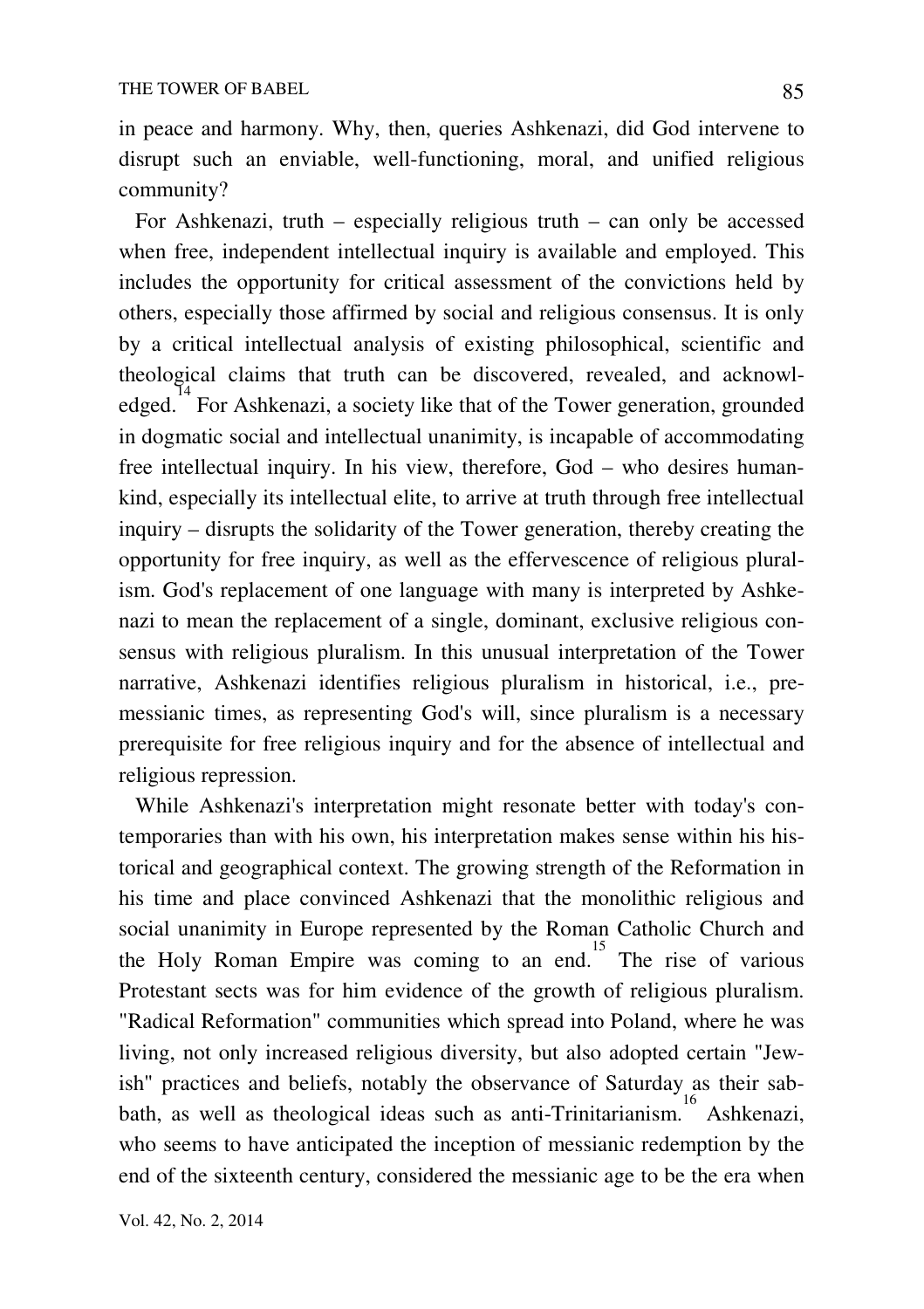religious truth, initially discovered by Abraham's utilization of free inquiry, would pervade the world.<sup>17</sup>

 Eliezer Ashkenazi examines the longstanding question as to why God suddenly appears to Abraham and how Abraham recognizes who is addressing him (Genesis 12). Ashkenazi builds upon certain midrashic and medieval philosophical sources that describe Abraham's successful intellectual search for God; and, in an innovative way, he ties the Tower narrative to that of the calling and covenanting of Abraham,.

 For Ashkenazi, the inception of free inquiry, made possible by the divine disruption of the Tower generation's belief system, provided the necessary social and intellectual environment for Abraham's critique of existing beliefsystems and the potential for Abraham's discovery of God. In Ashkenazi's view, the purpose of human existence is to discover truth through the utilization of free, rational, critical inquiry and to make it known to others. Abraham is the human being for whom God has been waiting.<sup>19</sup> That is why God appears to Abraham and enters into a covenant with him. It then becomes Abraham's task to proselytize humanity, to convey divine truths, and to unmask the falsehoods revealed through free rational inquiry. This task is subsequently inherited by the people of Israel. For Ashkenazi, all of Jewish experience, including religious observance and even exile and suffering, forms part of the mission to promulgate true beliefs and knowledge.<sup>20</sup> Access to such truths is not limited to Jews. The mission of the Jewish people in history, and especially in the Diaspora, is to proclaim these truths, first discovered by Abraham and affirmed by revelation, to all of humankind, thereby accelerating the advent of messianic redemption.

#### **NOTES**

1. Ashkenazi, *Sefer Ma'aseh Hashem* (Venice, 1583; reprint, New York: Grossman, 1962). Little has been written about this thinker and his work. Various studies contain scattered references; see, for example, H. H. Ben-Sasson, *Hagut ve-Hanhagah* (Jerusalem: Mosad Bialik, 1959); J. Elbaum, *Petihut ve-Histagrut* (Jerusalem: Magnes Press, 1990). Studies of the thought of Judah Loew of Prague (Maharal) have examined Loew's harsh disputations with Ashkenazi; see, for example, B. Sherwin, *Mystical Theology and Social Dissent* (London: Littman Library of Jewish Civilization, 2006) pp. 58-69. The first and only comprehensive study of Ashkenazi is N. Ecker-Rozinger's *Universalistic Tendencies in Rabbi Eliezer Ashkenazi's Teachings* [Hebrew] (Ph.D. dissertation, University of Haifa, 2010).

2. Ashkenazi in section *Ma'aseh Bereshit,* chap 31, fols. 75a-76b.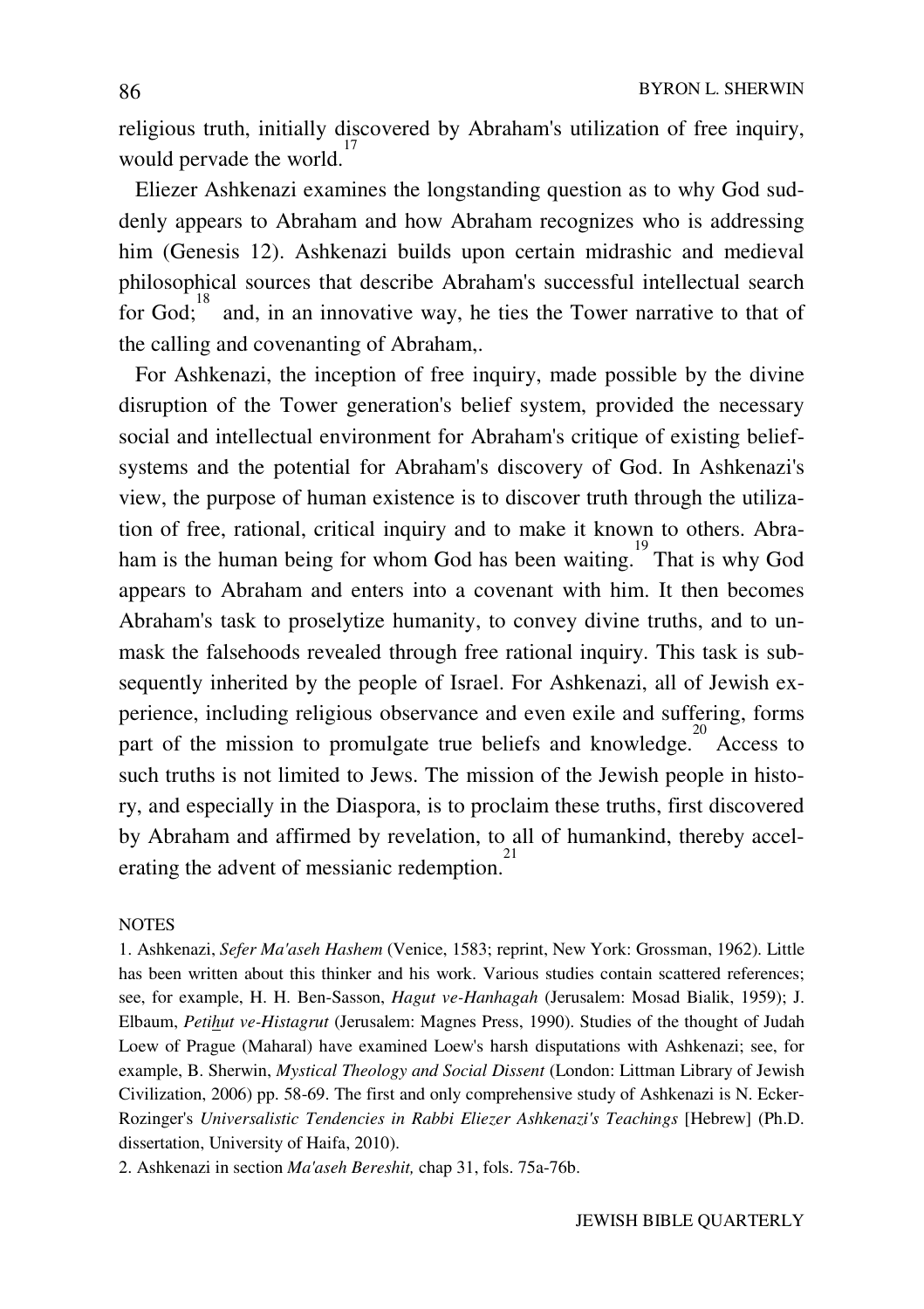3. See N. Sarna, *Understanding Genesis* (New York: Schocken, 1966) pp. 66-67. Such a view is already found in midrashic literature, e.g., *Midrash ha-Gadol – Sefer Bereshit*, on Gen 11:1 (Jerusalem: Mossad Harav Kook, 1967) p. 187.

4. On the Tower narrative in classical Jewish and modern commentary, see, for example, B. Sherwin, "The Tower of Babel Revisited," in S. Yona, ed., *Or Le Mayer* [English section] (Be'er Sheva, Israel: Ben Gurion University of the Negev Press, 2010) pp. 157-178, and sources noted there.

5. See U. Cassuto, *A Commentary on the Book of Genesis* (Jerusalem: Magnes Press, 1961) pp. 227-8.

6. See, for example, A. Parrot, *The Tower of Babel,* trans. E. Hudson (New York: Philosophical Library, 1955); N. Sarna, op. cit., pp. 66-67.

7. Y. Kaufmann, *The Religion of Israel,* trans. M. Greenberg (Chicago: University of Chicago Press, 1960) p. 387.

8. See Rashi to Genesis 11:7; Bahya ben Asher, *Rabbenu Bahya – Bi'ur al ha-Torah* (Jerusalem: Mossad Harav Kook, 1971), vol. 1, pp. 129-30.

9. *Genesis Rabbah* 38:6 compares the sins of the Flood generation to those of the Tower generation. According to Rabbi Eleazar, those of the Flood were explicitly stated in Scripture whereas those of the Tower were veiled and implicit. Consequently, various commentators ascribed a variety of "implicit" sins to the "generation of the dispersion."

10. On the sin as idolatry and rebellion against God, see TB *Sanhedrin* 109a. On the corruption of urbanization and technological development, see the lengthy commentary of Don Isaac Abrabanel, *Peirush al ha-Torah* (Jerusalem: Seforim benei Abravanel, 1964), vol. 1, pp 174-181. It is noteworthy that comparatively little attention is paid to the Tower narrative in classical Jewish or Christian Bible commentary, and that unlike similar episodes (e.g., the destruction of Sodom and Gomorrah) the Tower is never explicitly mentioned elsewhere in Scripture.

11. On Nimrod as leader of the Tower builders, see TB *Hullin* 89a; as Abraham's nemesis, see *Genesis Rabbah* 38:13.

12. Ibn Ezra to Gen. 11:6.

13. *Genesis Rabbah* 38:6.

14. For Ashkenazi's views on the nature and role of free intellectual inquiry, see Ecker-Rozinger, pp. 88-118.

15. See, for example, H. H. Ben-Sasson, *The Reformation in Contemporary Jewish Eyes* (Jerusalem: Israel Academy of Sciences and Humanities, 1970) pp. 20-21.

16. See Ben-Sasson, *The Reformation*; G. Williams, *The Radical Reformation* (Philadelphia: Westminster, 1973) esp. pp. 763-73 on Poland; S. Baron, *A Social and Religious History of the Jews, v*ol. 16 (New York: Columbia University Press, 1976) pp. 3-52.

17. Ben-Sasson, *The Reformation,* p. 22, n. 71.

18. Ashkenazi's view of Abraham as a "religious inquirer" is found in his *Ma'aseh Hashem,* sec. *Ma'aseh Avot,* chap 1, fol. 77a*.* On Abraham reaching belief in a transcendent God by evaluating various forms of faith, see *Genesis Rabbah* 38:13, 39:1; see also L. Ginzberg, *Legends of the Jews* (Philadelphia: Jewish Publication Society, 1925), vol. 5, p. 210, n. 16, and sources noted there.

19. On Abraham in Ashkenazi's thought, see Ecker-Rozinger, pp. 142-60.